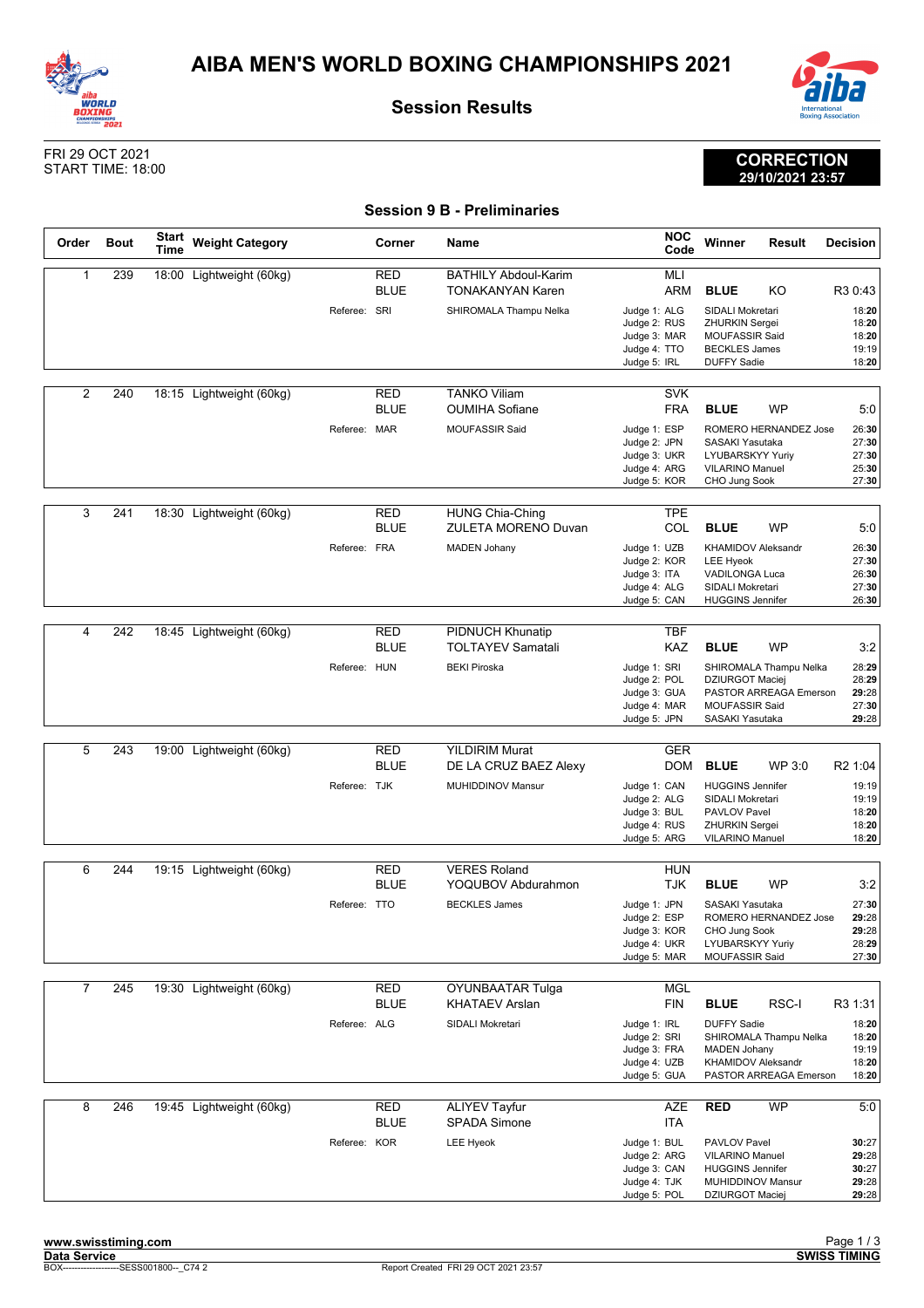



**Session Results**



**CORRECTION 29/10/2021 23:57**

FRI 29 OCT 2021 START TIME: 18:00

| <b>Session 9 B - Preliminaries</b> |      |  |  |  |  |  |  |
|------------------------------------|------|--|--|--|--|--|--|
| Corner                             | Name |  |  |  |  |  |  |

| Order | <b>Bout</b> | <b>Start</b><br>Time | <b>Weight Category</b>          | Corner                    | Name                                                 | <b>NOC</b><br>Code                                                                  | Winner                                                                                                             | <b>Result</b>          | <b>Decision</b>                                  |
|-------|-------------|----------------------|---------------------------------|---------------------------|------------------------------------------------------|-------------------------------------------------------------------------------------|--------------------------------------------------------------------------------------------------------------------|------------------------|--------------------------------------------------|
| 9     | 247         |                      | 20:00 Light Middleweight (71kg) | RED<br><b>BLUE</b>        | <b>KAPULER Miroslav</b><br><b>SCHACHIDOV Magomed</b> | <b>ISR</b><br><b>GER</b>                                                            | <b>BLUE</b>                                                                                                        | <b>WP</b>              | 3:2                                              |
|       |             |                      | Referee: KOR                    |                           | CHO Jung Sook                                        | Judge 1: GUA<br>Judge 2: MAR<br>Judge 3: TTO<br>Judge 4: HUN<br>Judge 5: ITA        | <b>MOUFASSIR Said</b><br><b>BECKLES James</b><br><b>BEKI Piroska</b><br><b>VADILONGA Luca</b>                      | PASTOR ARREAGA Emerson | 29:28<br>29:28<br>28:29<br>28:29<br>28:29        |
| 10    | 248         |                      | 20:15 Light Middleweight (71kg) | <b>RED</b><br><b>BLUE</b> | SHYMBERGENOV Aslanbek<br><b>GIYASOV Shakhram</b>     | KAZ<br><b>UZB</b>                                                                   | <b>RED</b>                                                                                                         | <b>WP</b>              | 5:0                                              |
|       |             |                      | Referee: ENG                    |                           | <b>CANNELL Geoff</b>                                 | Judge 1: ARG<br>Judge 2: IRL<br>Judge 3: ALG<br>Judge 4: SRI<br>Judge 5: KOR        | <b>VILARINO Manuel</b><br><b>DUFFY Sadie</b><br>SIDALI Mokretari<br><b>LEE Hyeok</b>                               | SHIROMALA Thampu Nelka | 29:28<br>30:27<br>30:27<br>29:28<br>29:28        |
| 11    | 249         |                      | 20:30 Light Middleweight (71kg) | RED<br><b>BLUE</b>        | SISSOKHO NDIAYE Youba<br><b>BUCSA Nicolae</b>        | <b>ESP</b><br><b>MDA</b>                                                            | <b>RED</b>                                                                                                         | <b>WP</b>              | 2:3                                              |
|       |             |                      | Referee: CAN                    |                           | <b>HUGGINS Jennifer</b>                              | Judge 1: FRA<br>Judge 2: UZB<br>Judge 3: RUS<br>Judge 4: KOR<br>Judge 5: TTO        | <b>MADEN Johany</b><br>KHAMIDOV Aleksandr<br><b>ZHURKIN Sergei</b><br>CHO Jung Sook<br><b>BECKLES James</b>        |                        | 28:29<br>28:29<br>28:29<br>29:28<br>29:28        |
| 12    | 250         |                      | 20:45 Light Middleweight (71kg) | <b>RED</b><br><b>BLUE</b> | <b>ZAKHARIEIEV Yurii</b><br><b>AKBAR Mohammed</b>    | <b>UKR</b><br><b>ENG</b>                                                            | <b>RED</b>                                                                                                         | <b>WP</b>              | 5:0                                              |
|       |             |                      | Referee: ARG                    |                           | <b>VILARINO Manuel</b>                               | Judge 1: MAR<br>Judge 2: ITA<br>Judge 3: KOR<br>Judge 4: ESP<br>Judge 5: TJK        | <b>MOUFASSIR Said</b><br>VADILONGA Luca<br><b>LEE Hyeok</b><br>MUHIDDINOV Mansur                                   | ROMERO HERNANDEZ Jose  | 30:26<br>30:26<br>30:26<br>29:28<br>30:27        |
| 13    | 251         | 21:00                | Light Middleweight (71kg)       | <b>RED</b><br><b>BLUE</b> | <b>FARAONI Francesco</b><br><b>BARTEE-EL II Obed</b> | <b>ITA</b><br>USA                                                                   | <b>BLUE</b>                                                                                                        | <b>WP</b>              | 5:0                                              |
|       |             |                      | Referee: JPN                    |                           | SASAKI Yasutaka                                      | Judge 1: ALG<br>Judge 2: TTO<br>Judge 3: ARG<br>Judge 4: ENG<br>Judge 5: HUN        | SIDALI Mokretari<br><b>BECKLES James</b><br><b>VILARINO Manuel</b><br><b>CANNELL Geoff</b><br><b>BEKI Piroska</b>  |                        | 27:30<br>27:30<br>27:30<br>27:30<br>28:29        |
| 14    | 252         |                      | 21:15 Light Middleweight (71kg) | <b>RED</b>                | <b>RUSTAMBEK Nuradin</b>                             | KGZ                                                                                 |                                                                                                                    |                        |                                                  |
|       |             |                      |                                 | <b>BLUE</b>               | <b>DARCHINYAN Arman</b>                              | ARM                                                                                 | <b>BLUE</b>                                                                                                        | DSQ                    | R <sub>2</sub> 1:25                              |
|       |             |                      | Referee: GUA                    |                           | PASTOR ARREAGA Emerson                               | Judge 1: POL<br>Judge 2: KOR<br>Judge 3: SRI<br>Judge 4: MAR<br>Judge 5: UKR        | <b>DZIURGOT Maciej</b><br>CHO Jung Sook<br>MOUFASSIR Said<br>LYUBARSKYY Yuriy                                      | SHIROMALA Thampu Nelka | 8:10<br>9:9<br>8:10<br>8:10<br>8:10              |
| 15    | 253         |                      | 21:30 Light Middleweight (71kg) | <b>RED</b>                | <b>AKIYAMA Yuta</b>                                  | <b>JPN</b>                                                                          | <b>RED</b>                                                                                                         | WP                     | 3:2                                              |
|       |             |                      |                                 | <b>BLUE</b>               | ARBOLEDA CHALA Jhonatan                              | COL                                                                                 |                                                                                                                    |                        |                                                  |
|       |             |                      | Referee: RUS                    |                           | <b>ZHURKIN Sergei</b>                                | Judge 1: TJK<br>Judge 2: CAN<br>Judge 3: ESP<br>Judge 4: KOR<br>Judge 5: ALG        | <b>MUHIDDINOV Mansur</b><br><b>HUGGINS Jennifer</b><br><b>LEE Hyeok</b><br>SIDALI Mokretari                        | ROMERO HERNANDEZ Jose  | 29:28<br>28:29<br>28:29<br>29:28<br>29:28        |
| 16    | 254         |                      | 21:45 Light Middleweight (71kg) | <b>RED</b>                | <b>NEWNS Stephen</b>                                 | sco                                                                                 |                                                                                                                    |                        |                                                  |
|       |             |                      | Referee: UZB                    | <b>BLUE</b>               | <b>ALIYEV Sarkhan</b><br><b>KHAMIDOV Aleksandr</b>   | AZE<br>Judge 1: TTO<br>Judge 2: FRA<br>Judge 3: JPN<br>Judge 4: ITA<br>Judge 5: ARG | <b>BLUE</b><br><b>BECKLES James</b><br><b>MADEN Johany</b><br>SASAKI Yasutaka<br>VADILONGA Luca<br>VILARINO Manuel | WP                     | 5:0<br>26:30<br>26:30<br>26:30<br>26:30<br>26:30 |